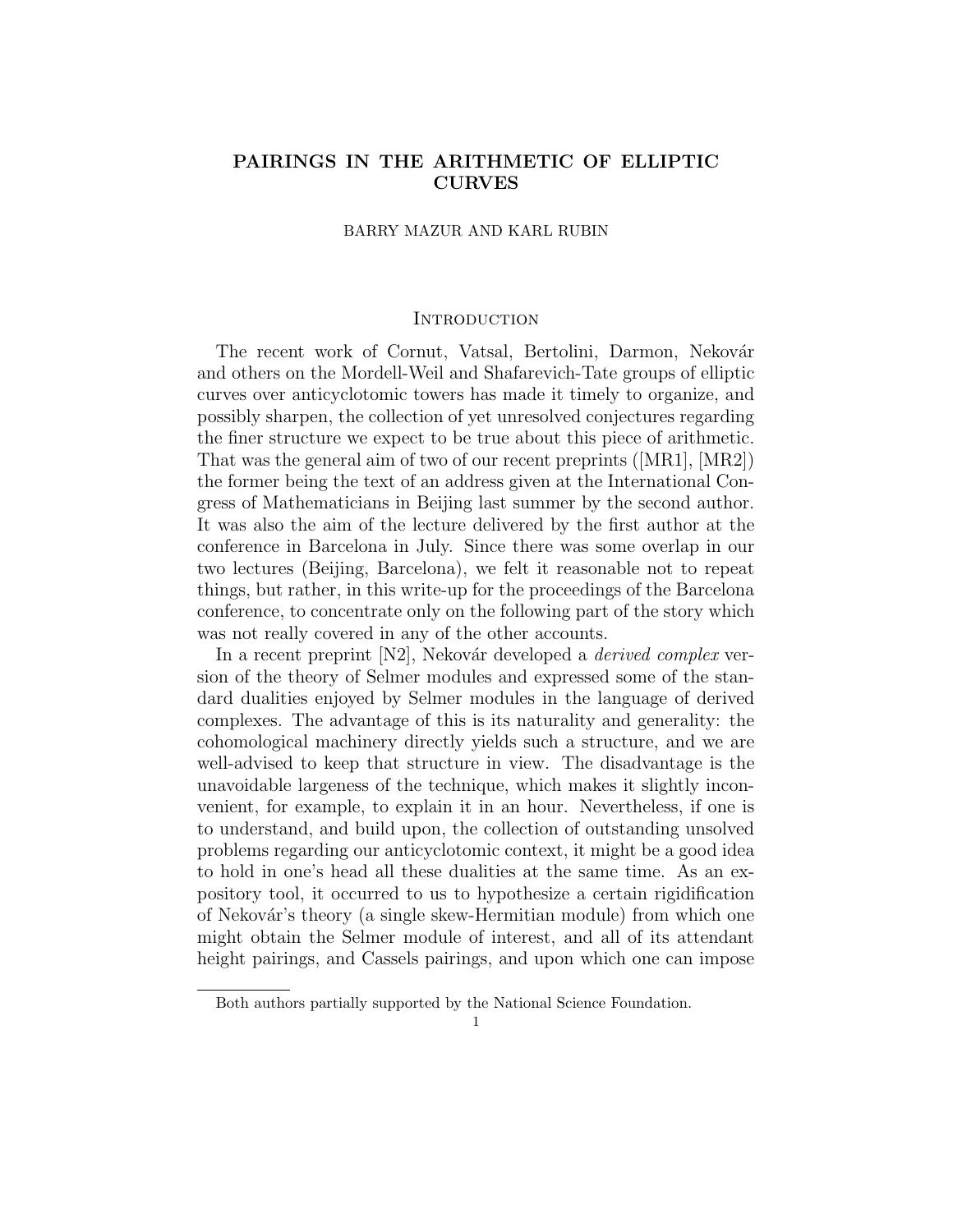some of the finer structure carried, in some contexts, by Selmer modules (see for example the discussion of Heegner points and L-functions in [MR1]). This hypothesized skew-Hermitian module has the virtue of being very easy to explain, making use of only low-tech methods. The great disadvantage of our theory is that we have no natural way of constructing the relevant skew-Hermitian matrices in any nontrivial case. Our hope that perhaps we may eventually be able to find such natural constructions, at least in some cases, was inspired by the vague analogy it has to Seifert's classical results which express the algebraic topology of abelian covers of knot complements in terms of skew-symmetric matrices with coefficients in an appropriate localization of the group ring of the first homology group of the knot complement. The Cassels pairing in arithmetic has a formal structure similar to the Blanchfield pairing in knot theory. The height pairings, however, which play such a prominent role in arithmetic also have analogues in knot theory, but, to our knowledge, these analogues haven't been explicitly used in either classical knot theory, or in the theory of knots in higher dimensions.

We offer Part 1 of this article as a possibly helpful expository warmup for any student interested in learning Nekovár's "Selmer complexes." Part 2 discusses the arithmetic of elliptic curves over anticyclotomic towers from the viewpoint sketched in Part 1.

## Part 1. The structure of Selmer modules

### 1. Selmer groups of elliptic curves

Consider the structure "carried by" the p-Selmer group  $S_p(E, K)$  of an elliptic curve  $E$  over a number field  $K$ . Recall that this Selmer group is the  $\mathbb{Z}_p$ -module of finite type defined as the Pontrjagin dual of:

$$
\ker(H^1(K, E[p^{\infty}]) \to \prod_v H^1(K_v, E)),
$$

where  $E[p^{\infty}]$  is the Galois module of p-power torsion on E, and the product is over all places v of K. We define  $S_p(E, K)_{\text{tors}}$  to be the torsion subgroup of  $S_p(E, K)$  and  $S_p(E, K)$ <sub>free</sub> the canonical torsionfree quotient  $S_p(E, K)/S_p(E, K)_{tors}$ .

Let the superscripts  $\overline{\mathcal{D}}$  and  $\circ$  denote Pontrjagin dual and  $\mathbf{Z}_p$ -dual, respectively, so that  $M^{\mathcal{D}} := \text{Hom}(M, \mathbf{Q}/\mathbf{Z})$  and  $M^{\diamond} := \text{Hom}(M, \mathbf{Z}_p)$ .

For simplicity let us assume the Shafarevich-Tate conjecture, so that  $S_p(E, K)_{\text{tors}}$  is canonically isomorphic to the Pontrjagin dual of the p-primary subgroup of the Shafarevich-Tate group of  $E$  over  $K$ . It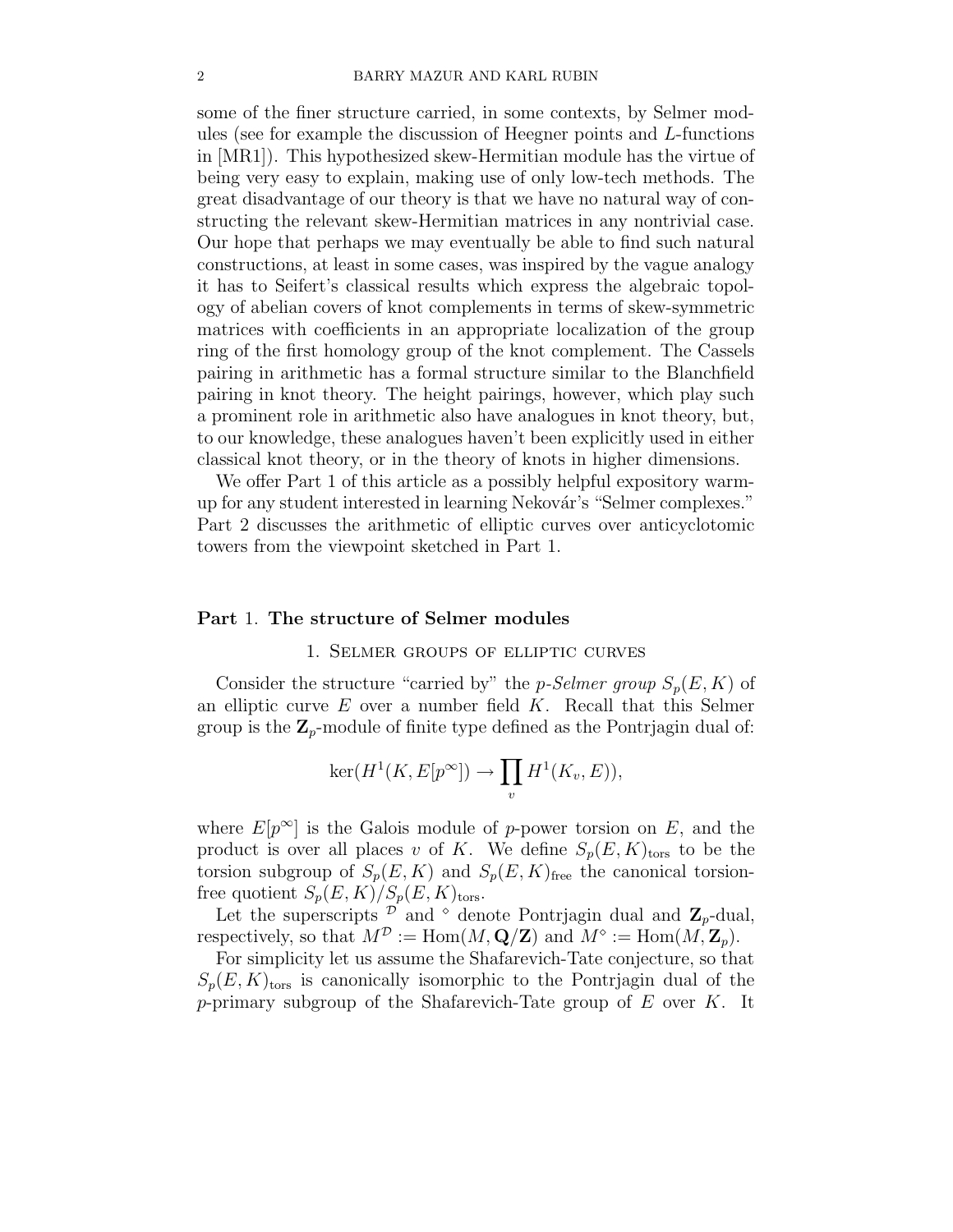follows that there are canonical isomorphisms

$$
S_p(E, K)_{\text{free}} \cong E(K)^{\diamond}, \qquad S_p(E, K)_{\text{tors}} \cong \text{III}(E, K)[p^{\infty}]^{\mathcal{D}},
$$

$$
(E(K)/E(K)_{\text{tors}}) \otimes \mathbf{Z}_p \cong S_p(E, K)_{\text{free}}^{\diamond}.
$$

The Cassels pairing induces a nondegenerate skew-symmetric pairing

$$
S_p(E, K)_{\text{tors}}^{\mathcal{D}} \otimes S_p(E, K)_{\text{tors}}^{\mathcal{D}} \longrightarrow \mathbf{Q}_p/\mathbf{Z}_p.
$$

Since this pairing is nondegenerate, it induces an isomorphism

$$
S_p(E, K)_{\text{tors}} \cong S_p(E, K)^{\mathcal{D}}_{\text{tors}},
$$

and hence a nondegenerate skew-symmetric pairing

$$
S_p(E, K)_{\text{tors}} \otimes S_p(E, K)_{\text{tors}} \longrightarrow \mathbf{Q}_p/\mathbf{Z}_p. \tag{1'}
$$

Assume now that every place v of K of residual characteristic  $p$  is a prime of good, ordinary reduction for E. By a  $\mathbb{Z}_p$ -power extension of K let us mean a Galois extensions with Galois group isomorphic to  $\mathbf{Z}_{p}^{d}$ for some natural number d, and by  $\Gamma := \Gamma(K)$  let us mean the Galois group of the maximal  $\mathbb{Z}_p$ -power extension of K in an algebraic closure of K (assumed chosen and fixed). Recall that we have a canonical symmetric, bilinear, p-adic height pairing

$$
S_p(E, K)_{\text{free}}^{\diamond} \otimes S_p(E, K)_{\text{free}}^{\diamond} \longrightarrow \Gamma(K) \otimes \mathbf{Q}_p \tag{2'}
$$

and we may even guarantee that the the values of this pairing are nearly integers, in the sense that they are contained in

$$
\frac{1}{\delta(E,K)} \cdot \Gamma(K) \subset \Gamma(K) \otimes \mathbf{Q}_p
$$

where the denominator  $\delta(E, K)$  is a very controllable number, often 1 (cf. [MT]). The p-adic height pairing is conveniently functorial in K, and in particular when  $K/\mathbf{Q}$  is Galois the pairing is  $Gal(K/\mathbf{Q})$ equivariant in an evident sense.

We will be studying, later, more machinery than  $(1')$  and  $(2')$  that Selmer groups are naturally endowed with, but for the moment let us take a step backwards and repeat the algebraic structure discussed so far.

Let A be a discrete valuation ring and a  $\mathbb{Z}_p$ -algebra (A was simply  $\mathbf{Z}_p$  in the previous paragraph). Denote by K the field of fractions of A. Let  $\Gamma$  be an abelian pro-*p*-group, and let S be an A-module of finite type. Form the canonical exact sequence of A-modules

$$
0 \longrightarrow T \longrightarrow S \longrightarrow F \longrightarrow 0,
$$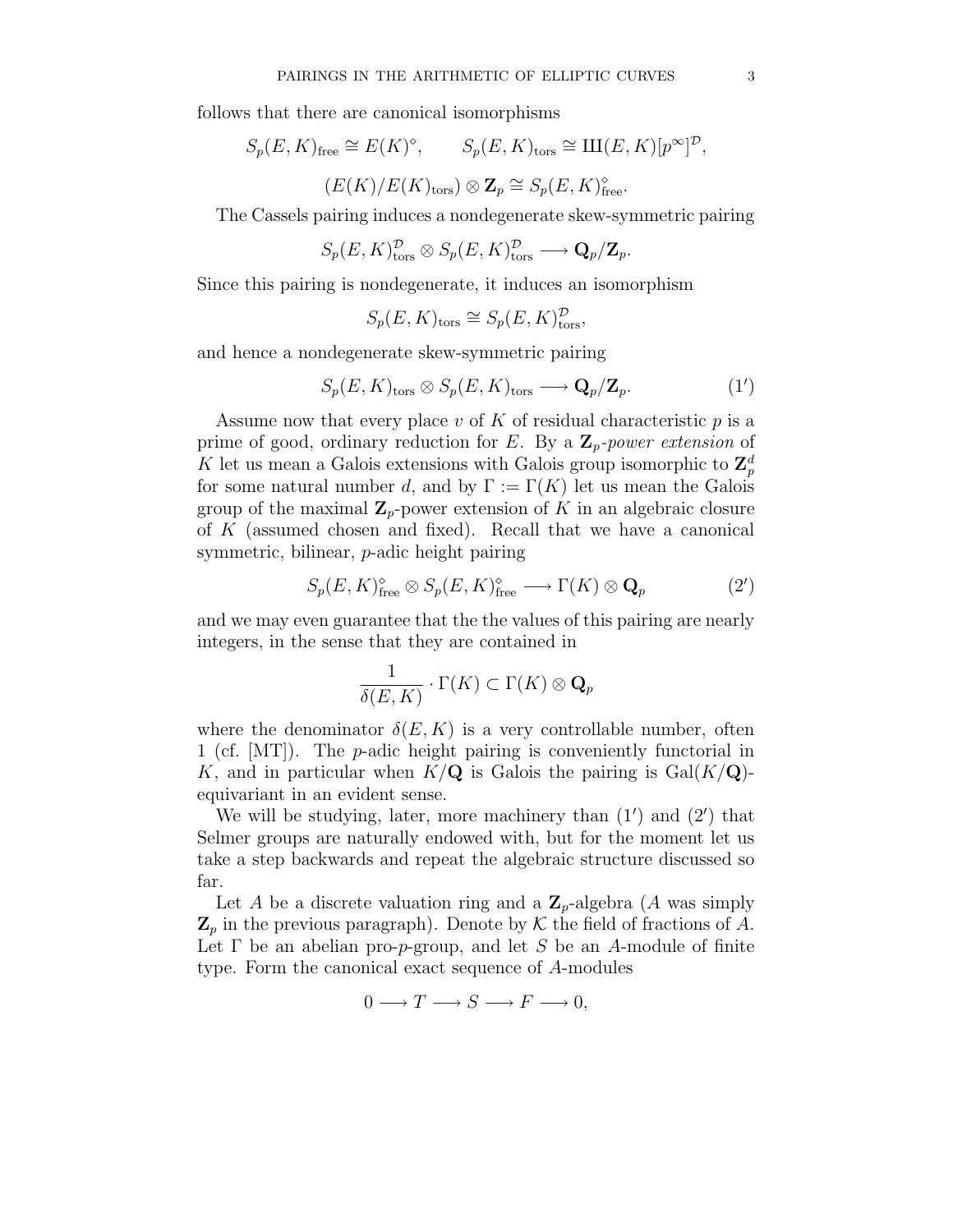where  $T$  is a torsion  $A$ -module and  $F$  free. We assume that we have a nondegenerate bilinear skew-symmetric pairing

$$
T \otimes_A T \longrightarrow \mathcal{K}/A,\tag{1}
$$

and a bilinear symmetric pairing

$$
F^{\diamond} \otimes F^{\diamond} \to \Gamma \otimes_{\mathbf{Z}_p} \mathcal{K} \tag{2}
$$

where the superscript  $\circ$  now denotes A-duality, i.e.,  $F^{\diamond} := \text{Hom}_A(F, A)$ . Also, it is good to bear in mind (without formally including this feature in our axiomatic set-up above) that in the prototype, the symmetric pairing (2) takes values in

$$
\frac{1}{\delta} \cdot \Gamma \otimes_{\mathbf{Z}_p} A \subset \Gamma \otimes_{\mathbf{Z}_p} \mathcal{K},
$$

where  $\delta$  is something computable.

How might one naturally come across an  $A$ -module  $S$  above with the two types of pairings as sketched above?

## 2. Hermitian and Skew-Hermitian modules

Fix a commutative ring R endowed with an involution  $\iota: R \to R$ .

If M is an R-module, let  $M^{\iota}$  denote the R-module having the same underlying abelian group  $M$ , but with  $R$ -module structure obtained from that of M by composition with  $\iota$ . Clearly  $(M^{\iota})^{\iota} = M$ . By a semi-linear  $(R, \iota)$ -module we mean an R module W endowed with an involution  $i: W \to W$  such that  $i(rw) = i(r) \cdot i(w)$  for all  $r \in R$  and  $w \in W$ . Equivalently, we may think of the involution i as an R-module isomorphism  $i: W \to W^i$  such that  $i^i \cdot i: W \to (W^i)^i = W$  is the identity. We refer to such a pair  $(W, i)$  as a *semi-linear module*, for short. The involution  $\iota$  of the free R-module R endows that module with a natural semi-linear structure. If  $M$  is an  $R$ -module and  $W$ is a semi-linear R-module, the the R-module  $\text{Hom}_R(M, W)$  inherits a semi-linear structure as follows. For  $f \in Hom(M, W)$  let  $i(f) \in$  $\text{Hom}_R(M, W)$  be given by  $i(f) := i \circ f$ . For a free R-module  $\Phi$  of finite rank, by the *semi-linear*  $R$ -dual  $\Phi^*$  of  $\Phi$  we mean the  $R$ -module  $\Phi^* := \text{Hom}_R(\Phi^t, R)$  with the semi-linear structure as given above.

If  $I \subset R$  is an ideal which is stable under the action  $\iota$  then the quotient  $R/I$  inherits an involution compatible with  $\iota$ ; we denote it again  $\iota$ . Let us call such an ideal I a *switching ideal* if  $\iota$  induces the identity involution on  $R/I$  and the automorphism "multiplication by  $-1$ " on  $I/I^2$ .

Example 2.1. A principal example for us is the following. Suppose B is a commutative  $\mathbb{Z}_p$ -algebra and G is a commutative pro-p group.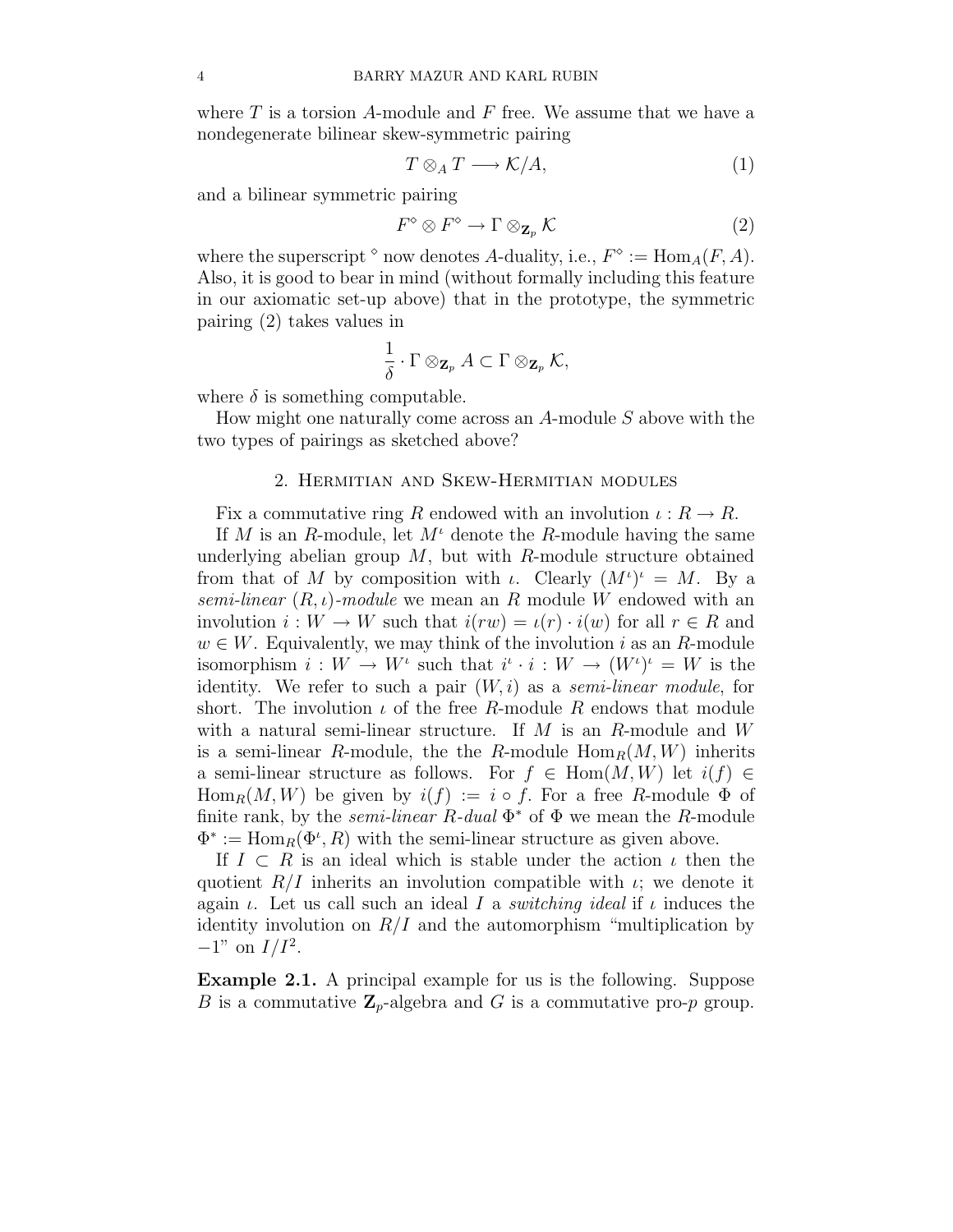Let R be the completed group ring  $B[[G]]$ , and let  $\iota$  be the involution which operates as the identity on B and by  $g \mapsto g^{-1}$  on G.

If  $H \subset G$  is a closed subgroup, let  $I_H \subset R$  be the closed ideal generated by all elements of the form  $h-1 \in R$  for  $h \in H$ . That is,  $I_H$ is the kernel of the natural projection  $B[[G]] \to B[[G/H]]$ . We have a canonical isomorphism of  $B[[G/H]]$ -modules

$$
H \otimes_{\mathbf{Z}_p} B[[G/H]] \cong I_H/I_H^2
$$

characterized by the property that the element  $h \otimes 1$  is sent to  $h - 1$ modulo  $I_H^2$  for all  $h \in H$ . The augmentation ideal  $I_G \subset B[[G]]$  is a switching ideal.

If  $\Phi$  is an R-module, and W a semi-linear R-module, a pairing

 $\pi: \Phi \otimes_R \Phi^{\iota} \to W$ 

is called Hermitian if

$$
\pi(a\otimes_R b)=+i(\pi(b\otimes_R a)),
$$

and skew-Hermitian if

$$
\pi(a\otimes_R b)=-i(\pi(b\otimes_R a)).
$$

Remark 2.2. When we talk of Hermitian or skew-Hermitian pairings with values in the ring R we will always mean to view the ring R with semi-linear R-module structure given by its involution ι. Note however, that if  $i: W \to W$  is a semi-linear involution of an R-module W, then so is  $-i$ , and if we switch to considering  $i' = -i$ , then Hermitian pairings with values in the semi-linear R-module  $(W, i)$  are skew-Hermitian pairings with values in  $(W, i')$ , and vice-versa.

### 3. Derived pairings

Suppose from now on that  $\Phi$  is free over R of finite rank, and  $W =$ R. Suppose further that we have a nondegenerate R-valued skew-Hermitian pairing  $\Phi \otimes \Phi^{\iota} \to R$ . Such a pairing corresponds to an injective R-homomorphism

$$
h:\Phi\longrightarrow\Phi^*
$$

and the skew-Hermitian property of the pairing is then equivalent to the fact that the induced map

$$
\Phi^{\iota} = \text{Hom}(\Phi^*, R) \xrightarrow{h^*} \text{Hom}(\Phi, R) = (\Phi^*)^{\iota}
$$

is identified with  $-h$  under the canonical isomorphism  $\text{Hom}_R(\Phi, \Phi^*) =$  $\mathrm{Hom}_R(\Phi^\iota, (\Phi^*)^\iota).$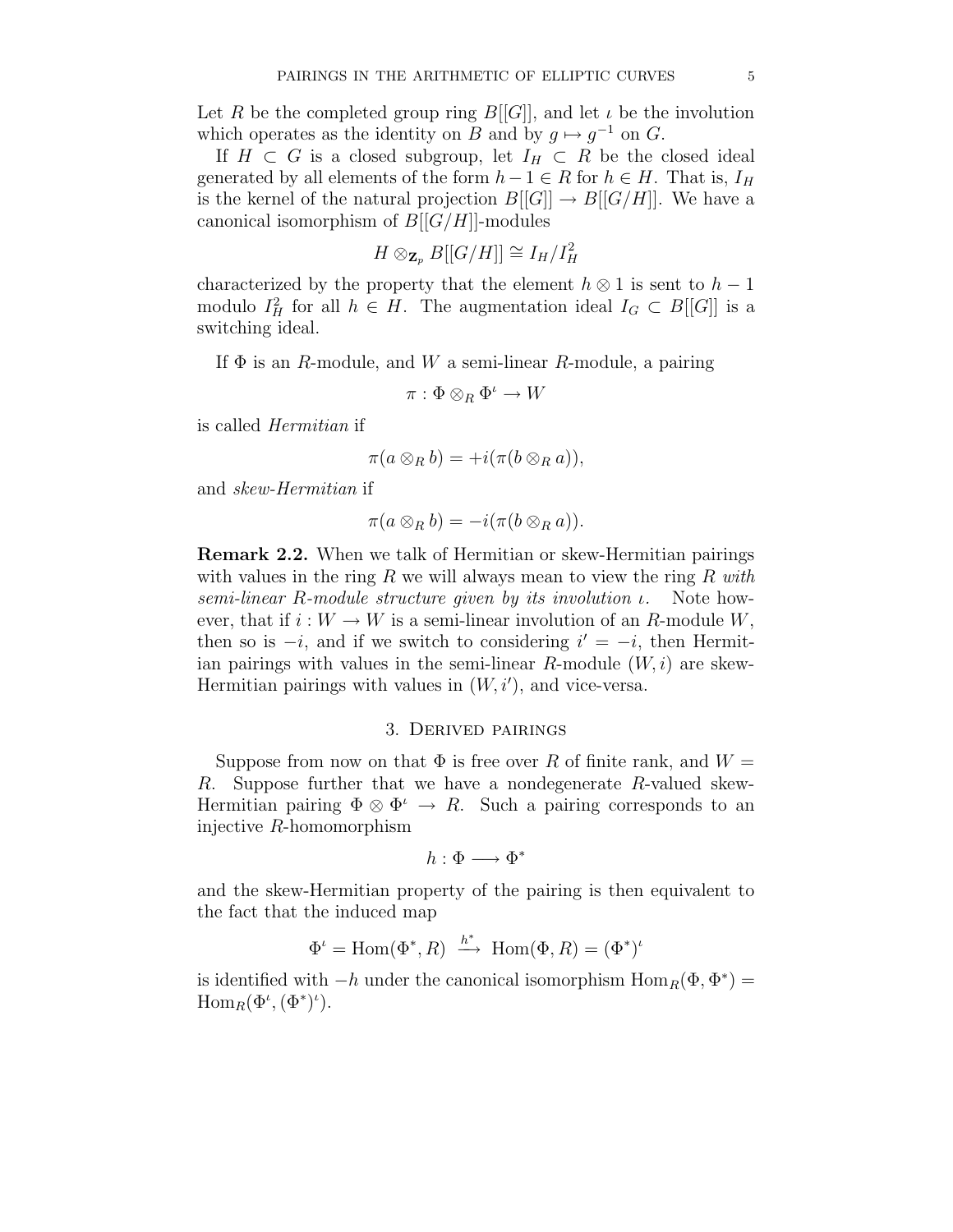Let  $S$  denote the cokernel of  $h$ , so that

$$
0 \longrightarrow \Phi \stackrel{h}{\longrightarrow} \Phi^* \longrightarrow S \longrightarrow 0 \tag{3}
$$

is a free resolution of the  $R$ -module  $S$ , giving, in particular that the A-modules  $\text{Tor}_R^i(S, A)$  and  $\text{Ext}_R^i(S, A)$  vanish for every R-algebra A and every  $i > 1$ . If A is an R-algebra put

$$
M(A) := \operatorname{Tor}_R^1(S, A) = \ker(h \otimes_R A),
$$
  

$$
S(A) := S \otimes_R A = \operatorname{coker}(h \otimes_R A)
$$

(the letter  $M$  is chosen to remind us of *Mordell-Weil*, while the letter S is chosen to remind us of Selmer; see  $\S5$ ). These definitions give us an exact sequence of A-modules

$$
0 \longrightarrow M(A) \longrightarrow \Phi \otimes_R A \xrightarrow{h \otimes A} \Phi^* \otimes_R A \longrightarrow S(A) \longrightarrow 0. \tag{4}
$$

Now let us pass to the special case where  $A$  is an  $R$ -algebra with involution, compatible with the involution  $\iota$  of R. We use the same letters *ι* and *i* to refer to the involutions of A and of  $\Phi^* \otimes_R A$ . We have that  $h^* \otimes_R A = -h \otimes_R A$ , and using this along with (4) (for the upper exact sequence) and (3) (for the lower exact sequence) gives a commutative diagram of A-modules,

$$
0 \longrightarrow M(A)^{\iota} \longrightarrow \Phi^{\iota} \otimes A \xrightarrow{-h \otimes A} (\Phi^{\ast})^{\iota} \otimes A \longrightarrow S(A)^{\iota} \longrightarrow 0
$$
  

$$
\downarrow \cong \qquad \qquad \downarrow \cong
$$
  

$$
0 \to \text{Hom}_R(S, A) \to \text{Hom}(\Phi^{\ast}, A) \xrightarrow{h^{\ast} \otimes A} \text{Hom}(\Phi, A) \to \text{Ext}^1_R(S, A) \to 0.
$$

Thus we obtain canonical isomorphisms

$$
M(A)^{\iota} \cong \text{Hom}_R(S, A),\tag{5}
$$

$$
S(A)^{\iota} \cong \operatorname{Ext}^1_R(S, A). \tag{6}
$$

Assume now that A is a quotient R-algebra with compatible involution, that is,  $A = R/I$  where  $I \subset R$  is stable under  $\iota$ . Tensoring the exact sequence

$$
0 \longrightarrow I \longrightarrow R \longrightarrow A \longrightarrow 0
$$

with S gives a canonical injection

$$
0 \longrightarrow \operatorname{Tor}^1_R(S, A) \longrightarrow I \otimes_R S
$$

and composing this with the natural pairing

 $(I \otimes_R S) \otimes_R \text{Hom}_R(S, A) \longrightarrow I \otimes_R A = I/I^2$ 

we get the pairing

$$
\operatorname{Tor}^1_R(S,A) \otimes_A \operatorname{Hom}_R(S,A) \longrightarrow I/I^2.
$$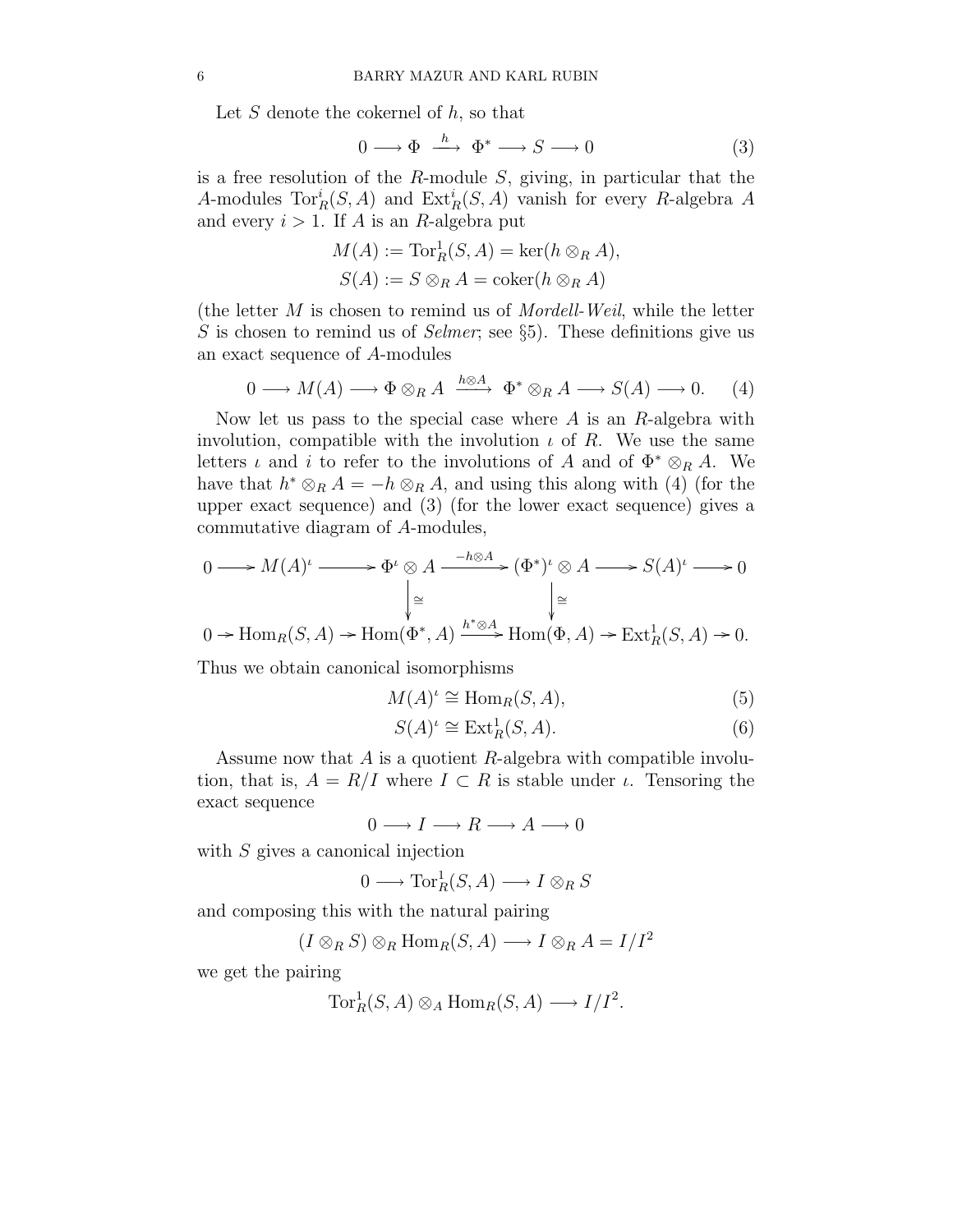Now, using the definition of  $M(A)$  and (5), we obtain the pairing:

$$
M(A) \otimes_A M(A)^{\iota} \longrightarrow I/I^2. \tag{7}
$$

Note that if  $\iota$  induces multiplication by  $-1$  on  $I/I^2$ , then (7) is an A-bilinear symmetric pairing.

Remark 3.1. Here is a more direct description of the pairing (7). Let  $\langle , \rangle$  denote the skew-Hermitian pairing corresponding to h, and if  $m \in M(A) \subset \Phi/I\Phi$  let  $\tilde{m} \in \Phi$  denote any choice of lifting of m. Then, from the definition of  $M(A)$ ,  $\langle \tilde{m}, x \rangle \in I \subset R$  for every  $x \in \Phi$ . If  $m_1, m_2 \in M(A)$  we see that the value  $\langle \tilde{m}_1, \tilde{m}_2 \rangle \in I$ , when taken modulo  $I^2$ , is dependent only upon the elements  $m_1, m_2 \in M(A)$  and independent of the choices of liftings  $\tilde{m}_1, \tilde{m}_2 \in \Phi$ . Then the A-bilinear pairing (7) is defined by the rule

$$
m_1 \otimes m_2 \mapsto \langle \tilde{m}_1, \tilde{m}_2 \rangle \pmod{I^2} \in I/I^2.
$$

Now let us suppose, for simplicity, that  $A$  is a principal ideal domain, and denote its field of fractions by  $K$ . The natural exact sequence

$$
0 \longrightarrow S(A)_{\text{tors}} \longrightarrow S(A) \longrightarrow S(A)_{\text{free}} \longrightarrow 0,
$$

decomposing the A-module  $S(A)$  into its torsion A-submodule and torsionfree quotient, has a (noncanonical) splitting. Combining this with the natural long exact sequence coming from applying the functor  $\text{Hom}_R(S, \cdot)$  to the exact sequence of R-modules  $0 \to A \to \mathcal{K} \to$  $K/A \rightarrow 0$  we obtain an exact sequence

$$
0 \longrightarrow \text{Hom}_{A}(S(A)_{\text{tors}}, \mathcal{K}/A) \longrightarrow \text{Ext}_{R}^{1}(S, A) \longrightarrow \text{Ext}_{R}^{1}(S, \mathcal{K}),
$$

from which we see that the A-torsion submodule of  $\text{Ext}^1_R(S, A)$  may be identified with  $\text{Hom}_A(S(A)_{\text{tors}}, \mathcal{K}/A)$ . Therefore, restricting the isomorphism (6) to  $S(A)_{\text{tors}}^i$  we obtain a pairing

$$
S(A)_{\text{tors}} \otimes_A S(A)_{\text{tors}}^{\iota} \longrightarrow \mathcal{K}/A \tag{8}
$$

which is A-bilinear and nondegenerate.

Remark 3.2. Here is a more direct description of the pairing (8). Suppose  $s \in S(A)_{\text{tors}}$ , say  $as = 0$  with  $a \in A$ . From the definition (4) of  $S(A)$ , we can choose  $\tilde{s} \in \Phi \otimes A$  and  $\tilde{s}^* \in \Phi^* \otimes A$  such that  $\tilde{s}^*$  lifts s (under (4)) and  $\tilde{s}$  lifts  $a\tilde{s}^*$ . Similarly, if  $t \in S(A)_{\text{tors}}^t$  and  $bt = 0$  we can lift to  $\tilde{t} \in \Phi^{\iota} \otimes A$  whose image in  $(\Phi^*)^{\iota} \otimes A$  is b times a lift of t.

Let  $\langle , \rangle_A$  denote the skew-Hermitian pairing  $(\Phi \otimes A) \otimes (\Phi^{\iota} \otimes A) \to A$ induced by  $h$ . Then the pairing  $(8)$  is given by

$$
s \otimes t \mapsto (ab)^{-1} \langle \tilde{s}, \tilde{t} \rangle_A \pmod{A} \in (ab)^{-1} A/A \subset \mathcal{K}/A.
$$

This is independent of all the choices that were made.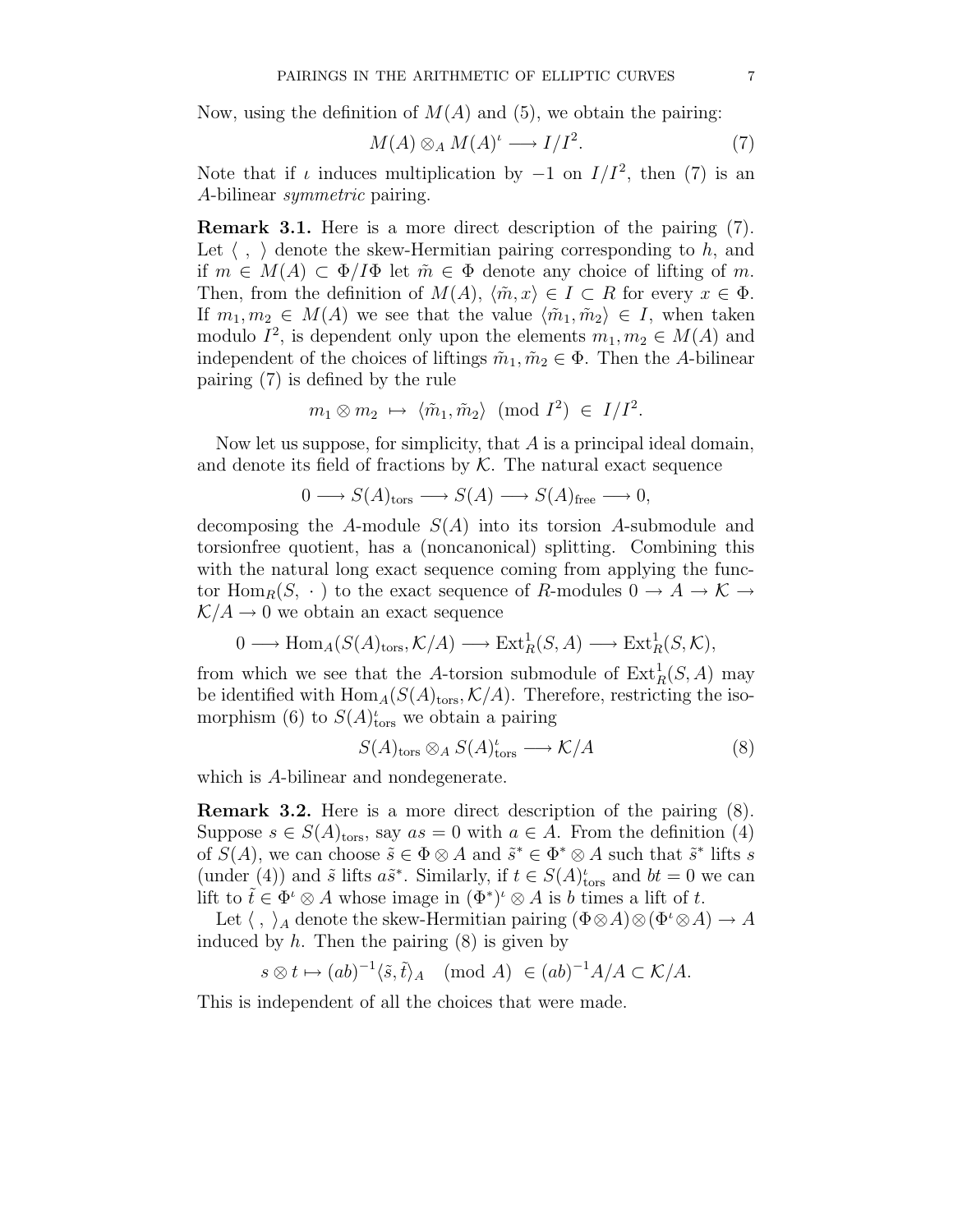In summary, given a skew-Hermitian module  $\Phi$  over R, with the hypotheses above, for every ideal  $I \subset R$  stable under the action of  $\iota$ with  $A := R/I$  a principal ideal domain, we get an A-bilinear pairing (7) on  $M(A)$  with values in  $I/I<sup>2</sup>$  and a nondegenerate A-bilinear pairing (8) on  $S(A)_{\text{tors}}$  with values in  $\mathcal{K}/A$ .

In the special case where  $I \subset R$  is a switching ideal, the pairing (7) is symmetric and the pairing (8) is skew-symmetric.

# 4. Discriminants, "L-functions", and regulators

Let  $\Phi$  be a skew-Hermitian module over R as in §3, and continue to suppose that  $A = R/I$  is a principal ideal domain. Denote by  $D \in R$ the discriminant of the skew-Hermitian pairing on  $\Phi$  (well-defined up to an element  $uu^{\iota}$  with  $u \in R^{\times}$ ). Let r denote the rank of the free A-module  $M(A)$ , and denote by  $d \in I^r/I^{r+1}$  the discriminant of the symmetric pairing (7) (well-defined up to an element  $vv^{\iota}$  with  $v \in A^{\times}$ ). Let  $s \in A$  denote a generator of the Fitting ideal of the A-torsion module  $S(A)_{\text{tors}}$ .

**Proposition 4.1.** The discriminant D lies in  $I^r$ , and if  $D^{(r)} \in I^r/I^{r+1}$ denotes the image of D in  $I^r/I^{r+1}$  then we have (up to a unit in  $A^{\times}$ )

 $D^{(r)}=d\cdot s.$ 

Remark 4.2. One might think of this formula as analogous to the standard (conjectured, or sometimes proved) formulas linking a special value of the r-th derivative of an L-function to the product of a heightpairing regulator times a term which reflects torsion in the Selmer group.

*Proof of Proposition 4.1.* Form the free A-modules  $\Psi := \Phi/I\Phi$  and  $\Psi^* := \Phi^* / I \Phi^*$ . Then  $\Psi^* = \text{Hom}(\Psi^*, A)$ , and both  $\Psi$  and  $\Psi^*$  are free over A of rank  $q := \text{rank}_B(\Phi)$ . The A-module  $\Psi$  inherits an A-bilinear skew-Hermitian pairing from the skew-Hermitian pairing on Φ.

Since  $M(A)$  is the kernel of  $h \otimes A : \Psi \to \Psi^*$ ,  $M(A)$  is a direct summand of  $\Psi$ . Fix an R-basis of  $\Phi$  whose first r elements reduce modulo I to an A-basis of  $M(A)$ , and let N be the submodule of  $\Psi$ generated by the reductions of the last  $g - r$  basis elements. Then  $\Psi = M(A) \oplus N$ , and with respect to this basis the pairing on  $\Phi$  is given by a matrix

$$
B=\begin{pmatrix}B_1&B_2\\B_3&B_4\end{pmatrix}
$$

where  $B_1$ ,  $B_2$ , and  $B_3$  are  $r \times r$ ,  $r \times (g - r)$ , and  $(g - r) \times r$  matrices with entries in I, and  $B_4$  is a  $(g - r) \times (g - r)$  matrix with entries in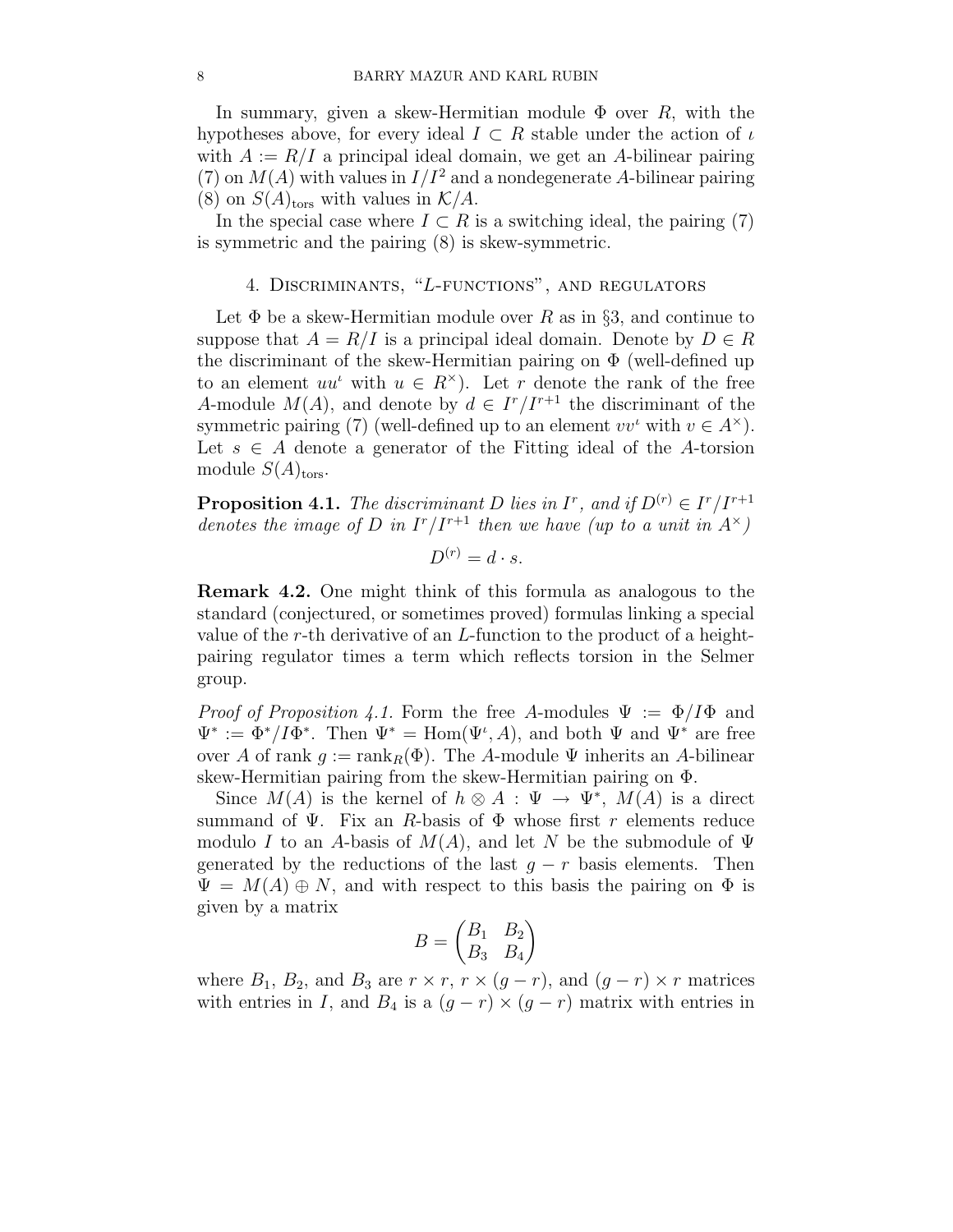R. Thus we see directly that  $D = \det(B) \in I^r$  and

$$
D^{(r)} \equiv \det(B_1) \det(B_4) \pmod{I^{r+1}}.
$$
 (9)

By Remark 3.1, the matrix giving the pairing  $(7)$  on  $M(A)$  with respect to our chosen basis is  $B_1 \pmod{I^2}$ , so  $d \equiv \det(B_1) \pmod{I^{r+1}}$ .

Let  $B'$  and  $B'_4$  be the reductions of B and  $B_4$  modulo I, so their entries lie in A and

$$
B' = \begin{pmatrix} 0 & 0 \\ 0 & B'_4 \end{pmatrix}.
$$

Then B' is the matrix describing the map  $h \otimes A : \Psi \to \Psi^*$ . Thus B' has rank  $g-r$ , so the  $(g-r) \times (g-r)$ -matrix  $B'_4$  has nonzero determinant in A. Further, we have

$$
S(A) = \operatorname{coker}(h \otimes A) = \Psi^* / B' \Psi = M(A)^* \oplus (N^* / B'_4 N)
$$

so  $S(A)_{\text{tors}} = N^*/B'_4N$  has Fitting ideal  $\det(B'_4)$ . Now the proposition follows from (9).  $\Box$ 

#### Part 2. Skew-Hermitian modules and arithmetic

5. THE ARITHMETIC OF  $(E, K, p)$ 

Let us fix an elliptic curve  $E$  over a number field  $K$ , having good ordinary reduction at all primes of  $K$  above  $p$ . We keep the notation as in §1. Let K be the maximal  $\mathbb{Z}_p$ -power extension of K, and  $\Gamma(K) = \text{Gal}(K/K)$ . Let R be a localization of the completed group ring  $\mathbf{Z}_p[[\Gamma(K)]]$ , viewed as  $\mathbf{Z}_p[[\Gamma(K)]]$ -algebra, endowed with the (unique) involution  $\iota : R \to R$  compatible with the standard involution of  $\mathbf{Z}_p[[\Gamma(K)]]$  (given by inversion of group elements). By an *interme*diate field extension  $L$  we mean an extension field  $L$  of  $K$  contained in K. Put  $H_L := \text{Gal}(K/L) \subset \Gamma(K)$ , and note that the ideal  $I_L$  of R generated by  $I_{H_L}$  is stable under the involution  $\iota$  and  $I_K$  is a switching ideal. Define the quotient R-algebra

$$
A_L := R/I_L = R \otimes_{\mathbf{Z}_p[[\Gamma(K)]]} \mathbf{Z}_p[[\mathrm{Gal}(L/K)]].
$$

For arbitrary intermediate extensions  $L$  define the Selmer  $A_L$ -module

$$
S(L) = S_p(E, L; R) := \varprojlim_{K'} \left( S_p(E, K') \otimes_{\mathbf{Z}_p[[\Gamma(K)]]} R \right),
$$

the projective limit being taken over all finite extensions  $K'$  of K in L. Denote the R-module  $S(K)$  simply S.

Assume the following: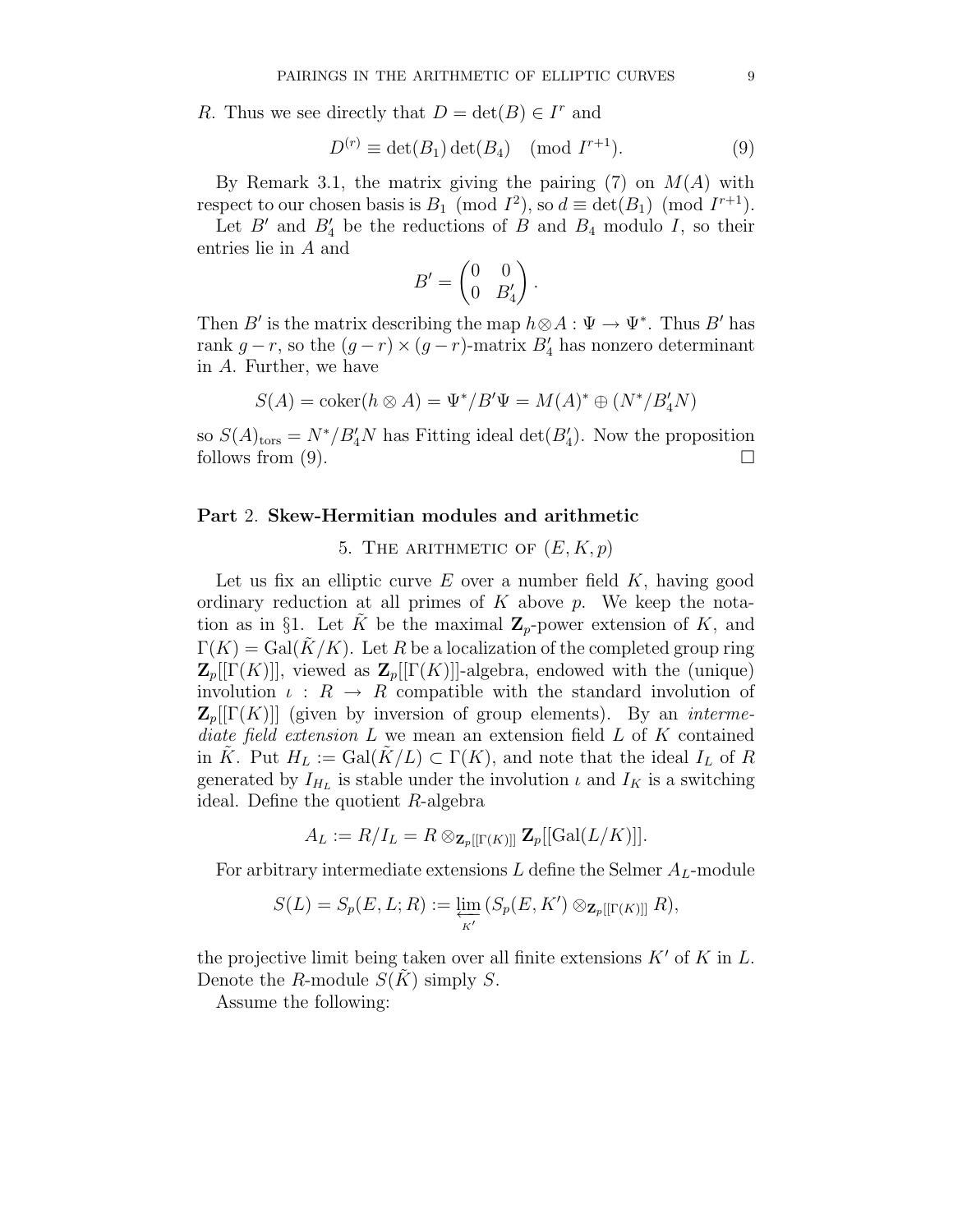**Perfect Control axiom.** The natural  $A_L$ -homomorphism

 $S \otimes_R A_L \longrightarrow S(L)$ 

is an isomorphism for all intermediate fields L.

Remark 5.1. Although the Perfect Control axiom doesn't universally hold, the homomorphism  $S \otimes_R A_L \to S(L)$  usually has rather small kernel and cokernel bounded independent of L (as implied by the "Control Theorem," which holds in a fairly general context) and it is often possible to choose localizations R of  $\mathbb{Z}_p[[\Gamma(K)]]$  so as to avoid the support of these kernels and cokernels, and thereby force this axiom to hold (see [M, G]). An alternate strategy is to simply replace the classical Selmer groups  $S(L)$  by  $S'(L) := S \otimes_R A_L$  relying on the control theorem, when it applies, to guarantee that these  $S'(L)$ 's are not very different from the  $S(L)$ 's. In what follows we just assume the Perfect Control axiom.

Put

$$
M(L) := \operatorname{Hom}_R(S, A_L)^{\iota} = \operatorname{Hom}_{A_L}(S(L), A_L)^{\iota},
$$

the latter equality holding because of the Control axiom. If  $L \subset L'$ is an inclusion of intermediate fields, using the first equality above we have a natural induced homomorphism  $M(L') \to M(L)$ . Moreover, again using the first equality, for any intermediate field L we have

$$
M(L) \cong \varprojlim_{K'} M(K')
$$

where  $K'$  ranges through any increasing sequence of intermediate fields whose union is L. In particular, for any intermediate field  $L, M(L)$  can be computed as a projective limit of  $M(K')$ 's for intermediate fields  $K'$ of finite degree over  $K$ .

If  $L \subset L'$  is an inclusion of intermediate fields of finite degree over K, let  $E(L') \to E(L)$  denote the natural trace (also called "norm") mapping on Mordell-Weil groups. For any intermediate field L, of finite degree or not, consider the  $A_L$ -module

$$
U(L) := \varprojlim_{K'} \left( E(K') / E(K')_{\text{tors}} \otimes \mathbf{Z}_p \right) \otimes_{\mathbf{Z}_p[[\Gamma(K)]]} A_L
$$

where  $K'$  ranges through any increasing sequence of intermediate fields of finite degree over  $K$  whose union is  $L$ .

Proposition 5.2. Let L be an intermediate field.

(i) If  $[L: K]$  is finite and  $G = \text{Gal}(L/K)$ , then there is a natural isomorphism of  $A_L$ -modules

$$
M(L) \cong (E(L)/E(L)_{\text{tors}}) \otimes_{\mathbf{Z}[G]} A_L.
$$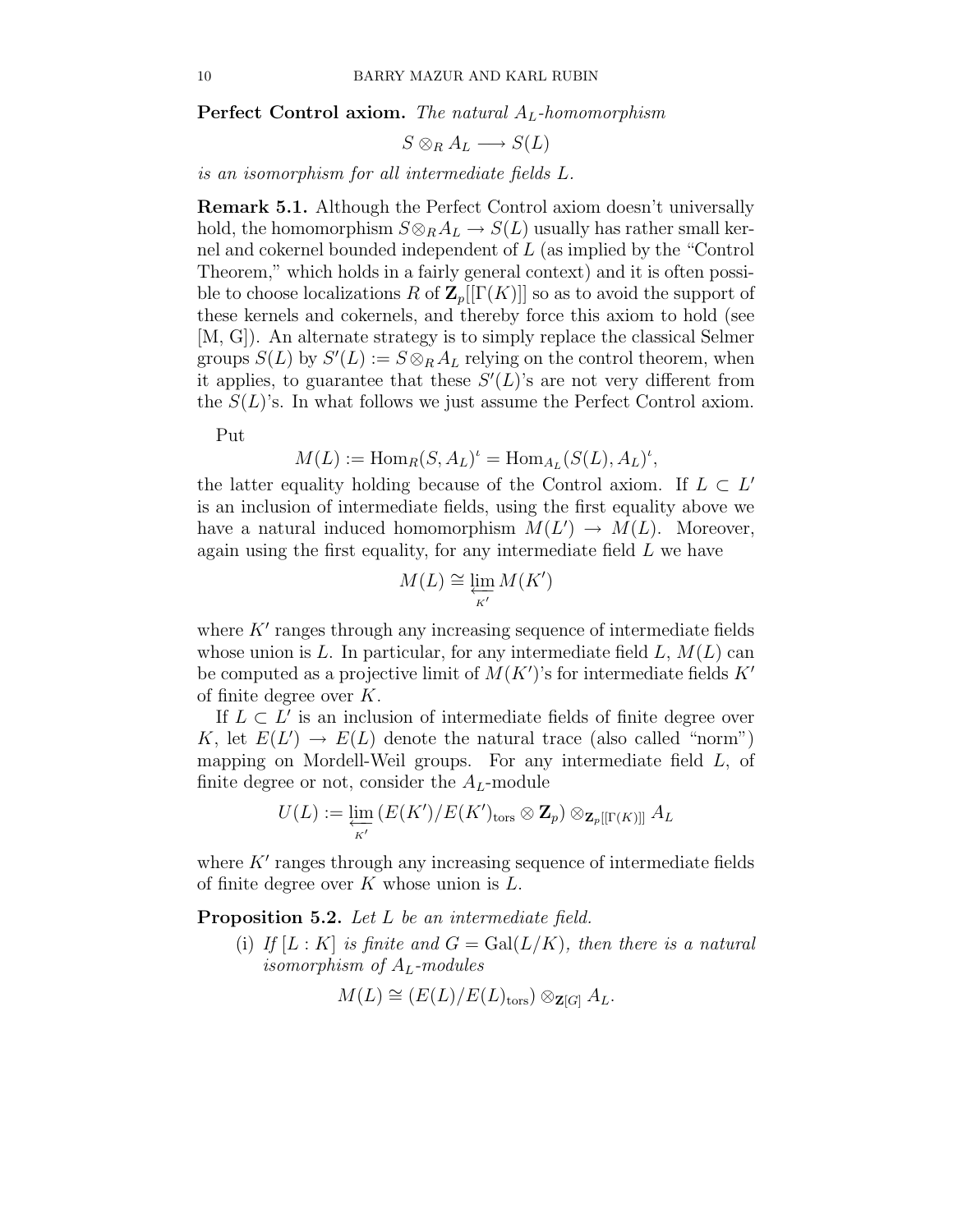(ii) For arbitrary L there is a natural isomorphism of  $A_L$ -modules

 $M(L) \cong U(L)$ .

Proof. We will prove (i), and then (ii) follows by passing to the projective limit. So we assume that  $L/K$  is finite. Recall that we have also assumed the Shafarevich-Tate conjecture and the Perfect Control axiom.

We have

$$
M(L)^{\iota} = \text{Hom}_{A_L}(S(L), A_L) = \text{Hom}_{\mathbf{Z}_p[G]}(S_p(E, L), \mathbf{Z}_p[G]) \otimes A_L.
$$

The maximal  $\mathbf{Z}_p$ -torsion-free quotient

$$
S_p(E,L)_{\rm free} := S_p(E,L)/S_p(E,L)_{\rm tors}
$$

of  $S_p(E,L)$  satisfies

$$
S(L)_{\text{free}} \cong \text{Hom}(E(L), \mathbf{Z}_p).
$$

Therefore we get isomorphisms

$$
\begin{aligned} \text{Hom}_{\mathbf{Z}_p[G]}(S_p(E, L), \mathbf{Z}_p[G]) &\cong \text{Hom}_{\mathbf{Z}_p[G]}(S_p(E, L)_{\text{free}}, \mathbf{Z}_p[G]) \\ &\cong \text{Hom}_{\mathbf{Z}_p[G]}(\text{Hom}(E(L), \mathbf{Z}_p), \mathbf{Z}_p[G]) \\ &\cong \text{Hom}_{\mathbf{Z}_p}(\text{Hom}(E(L), \mathbf{Z}_p), \mathbf{Z}_p) \\ &\cong (E(L)/E(L)_{\text{tors}}) \otimes \mathbf{Z}_p \end{aligned}
$$

using (for example) [Br] Proposition VI.3.4 for the third isomorphism. Tensoring with  $A_L$  proves (i).

Let us now examine whether we have analogues of the two basic isomorphisms (5), (6) of §3. Specifically (assuming the Perfect Control axiom) are there natural isomorphisms of  $A_L$ -modules

$$
M(L) \stackrel{?}{\cong} \operatorname{Tor}_R(S, A_L), \qquad S(L)^t \stackrel{?}{\cong} \operatorname{Ext}^1_R(S, A_L) \tag{10}
$$

for every intermediate extension L?

In  $[N2]$  (cf. §6.6, and passim) Nekovár constructs what he calls the Selmer complex of R-modules. Applying his construction to our triple  $(E, K, p)$  we get that the associated Selmer complex lies in the derived category of bounded R-modules, and is supplied with a skew-Hermitian self-pairing, which, if one assumes the Perfect Control axiom and the vanishing of what Nekovár calls "error terms," produces the isomorphisms (10). Given a skew-Hermitian R-module  $\Phi$  let us view the corresponding R-homomorphism  $\Phi = {\Phi \to \Phi^* }$  as being a complex in the derived category of bounded R-modules (putting  $\Phi^*$  in degree 1) and note that the skew-Hermitian pairing gives an isomorphism

$$
\eta: \mathbf{\Phi} \stackrel{\sim}{\to} \text{Hom}_R(\mathbf{\Phi}^{\iota}, R)[-3].
$$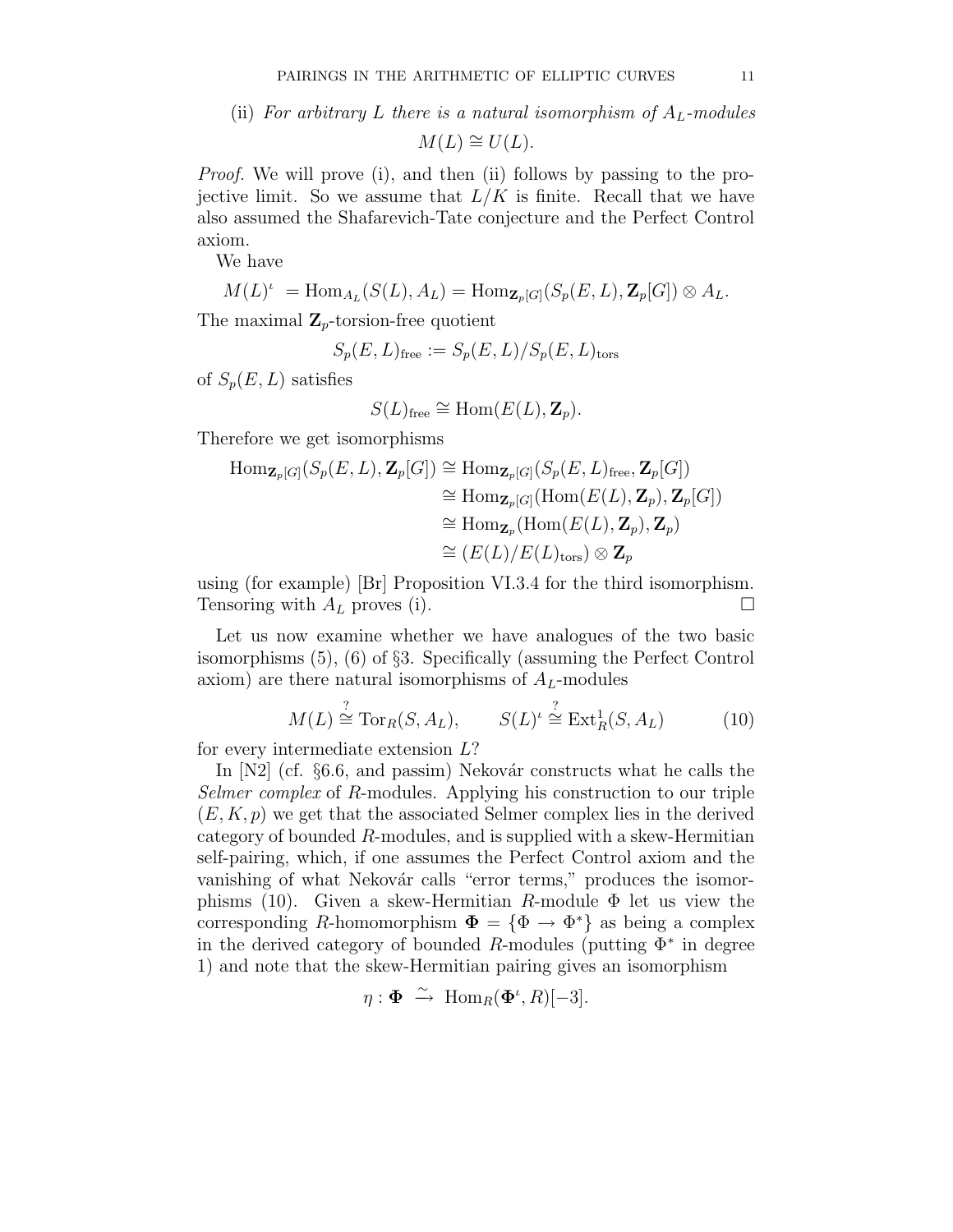**Definition 5.3.** Let  $(E, K, p)$  be as above, and R a localization of the completed p-adic group ring of  $\Gamma(K)$  with involution  $\iota$  which extends the natural involution on the group ring. Let us say that the skew-Hermitian R-module  $\Phi$  *organizes the arithmetic of*  $(E, K, p)$  if the corresponding R-homomorphism  $h : \Phi \to \Phi^*$  is injective, the Perfect Control axiom holds, and the complex  $\Phi$  is quasi-equivalent to Nekovár's Selmer complex, the quasi-equivalence being compatible with skew-Hermitian pairings.

If  $\Phi$  organizes the arithmetic of  $(E, K, p)$ , then for every intermediate extension  $L/K$  we have an exact sequence of  $A_L$ -modules

$$
0 \longrightarrow U(L) \longrightarrow \Phi \otimes_R A_L \longrightarrow \Phi^* \otimes_R A_L \longrightarrow S_p(E, L) \otimes A_L \longrightarrow 0.
$$

Further, the induced pairing on  $U(L)$  described in §3 coincides with the p-adic height pairing on  $U(L)$ , and if  $[L: K]$  is finite and  $A_L$  is a principal ideal domain then the induced pairing on  $(S_p(E,L) \otimes A_L)_{\text{tors}}$ described in §3 coincides with the Cassels pairing.

#### 6. The classical anticyclotomic setting

In this section we assume all the hypotheses and notation of section 5 and, furthermore, that  $E$  is an elliptic curve over  $Q$  without complex multiplication,  $K$  is a quadratic imaginary field, and  $p$  is an odd prime number. We have that  $\Gamma(K)$  is free of rank two over  $\mathbb{Z}_p$  and decomposes canonically as the product

$$
\Gamma(K) = \Gamma^{\text{anti}} \times \Gamma^{\text{cycl}}
$$

where  $\Gamma^{\text{anti}} := \text{Gal}(K^{\text{anti}}/K)$  and  $\Gamma^{\text{cycl}} := \text{Gal}(K^{\text{cycl}}/K)$ . Here  $K^{\text{anti}}/K$ and  $K^{\text{cycl}}/K$  are the classical anticyclotomic and cyclotomic  $\mathbf{Z}_p$ -extensions of  $K$ , respectively.

We will be particularly interested in the anticyclotomic  $\mathbf{Z}_p$ -extension, so put

$$
L := K^{\text{anti}}.
$$

As in [MR1], [MR2] let us consider the sign of  $\chi_K(-N)$  where  $\chi_K$  is the quadratic Dirichlet character attached to the field  $K$ , and  $N$  is the conductor of E. Conditional upon the hypotheses that we have made, this sign controls two things. First, thanks to a result of Nekovár  $[N1]$ , if the sign is "+" then the rank of  $E(K)$  is even, and if the sign is "−" then that rank is odd. Thanks also to recent results of Vatsal, Cornut, Kolyvagin and others, if the sign is "+" then  $U(L)$  is trivial, while if it is "−" then  $U(L)$  is free of rank one over  $A_L$ . In the case where the sign is "−" we have the height pairing

$$
h_L: U(L) \otimes_{A_L} U(L)^{\iota} \longrightarrow I_L/I_L^2 = \Gamma^{\text{cycl}} \otimes_{\mathbf{Z}_p} A_L.
$$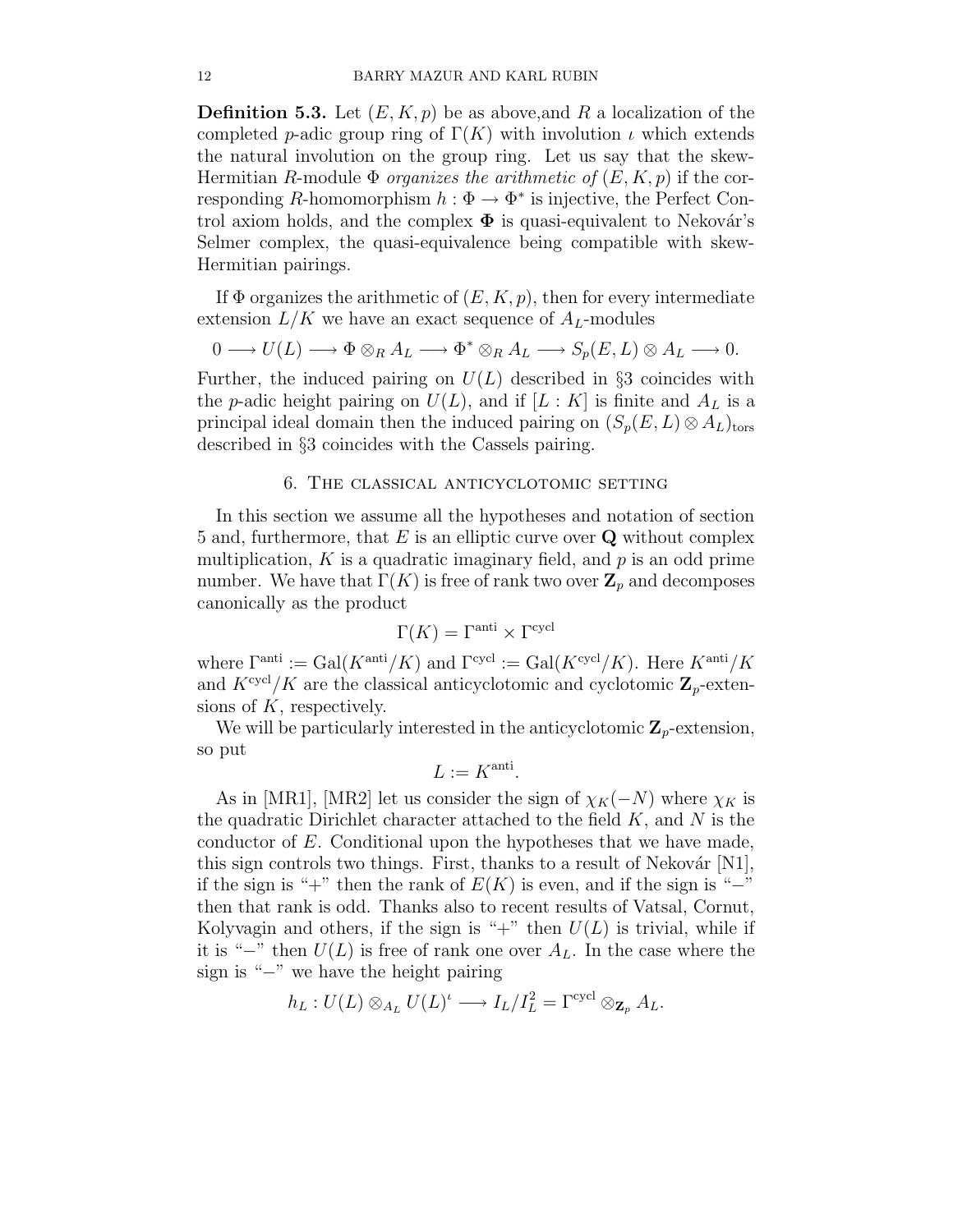Under the above hypotheses, in [MR1] we made the following conjecture.

Conjecture 6.1. If  $\chi_K(-N) = -1$  then the height-pairing  $h_L$  is an isomorphism of free, rank-one  $A_L$ -modules.

Put another way, Conjecture 6.1 says that the regulator of the height pairing  $h_L$  on  $U(L)$  is a unit.

Now suppose that the skew-Hermitian R-module  $\Phi$  organizes the arithmetic of  $(E, K, p)$ , as in Definition 5.3, with  $(x, y) \mapsto \langle x, y \rangle$  denoting the R-valued skew-Hermitian pairing on  $\Phi$ . Choose an element  $u \in \Phi$  that projects to a generator of the  $A_L$ -module  $U(L)$  in  $\Phi/I_L\Phi$ . Then  $\langle u, v \rangle \in I_L$  for all  $v \in \Phi$ , and Conjecture 6.1 would imply that  $\langle u, u \rangle$  is a generator of the ideal  $I_L \subset R$ .

Under these conditions, the Gram-Schmidt projector  $\pi : \Phi \to \Phi$ defined by

$$
v \mapsto \pi(v) = v - \frac{\langle v, u \rangle}{\langle u, u \rangle} u
$$

splits the skew-Hermitian module  $\Phi$  into the direct sum of the free, rank-one skew-Hermitian R-module Ru and its orthogonal complement  $\pi(\Phi).$ 

Remark 6.2. If the Conjecture 6.1 holds, and if there is a skew-Hermitian organizer of the arithmetic of  $(E, K, p)$ , then under the above conditions when  $\chi_K(-N) = -1$  the Selmer complex in the derived category splits as a direct sum of a complex quasi-isomorphic to the complex  $R \to R$  (the mapping sending 1 to an "imaginary" generator of  $I_L$ ) plus another complex. The former complex would account for the universal norms in Mordell-Weil compiled by ascending the anticyclotomic tower; the latter complex cannot vanish if the rank of the Mordell-Weil group of E over K is greater than 1 and indeed the  $R$ rank g of an organizer  $\Phi$  must be at least equal to the rank of the Mordell-Weil group of  $E$  over  $K$ .

**Remark 6.3.** If  $\Phi$  organizes the arithmetic of  $(E, K, p)$ , then the characteristic ideal of the Selmer R-module  $S$  is the discriminant  $D$  of the pairing  $h : \Phi \to \Phi^*$ . In this situation the "two-variable main conjecture" is equivalent to the following.

**Conjecture 6.4.** The discriminant of  $h$  is equal, up to a unit in  $R$ , to the two-variable p-adic L-function of Haran and Hida [Ha, Hi, PR1, PR2].

For more about the relation between our setup and other anticyclotomic conjectures, see [MR1].